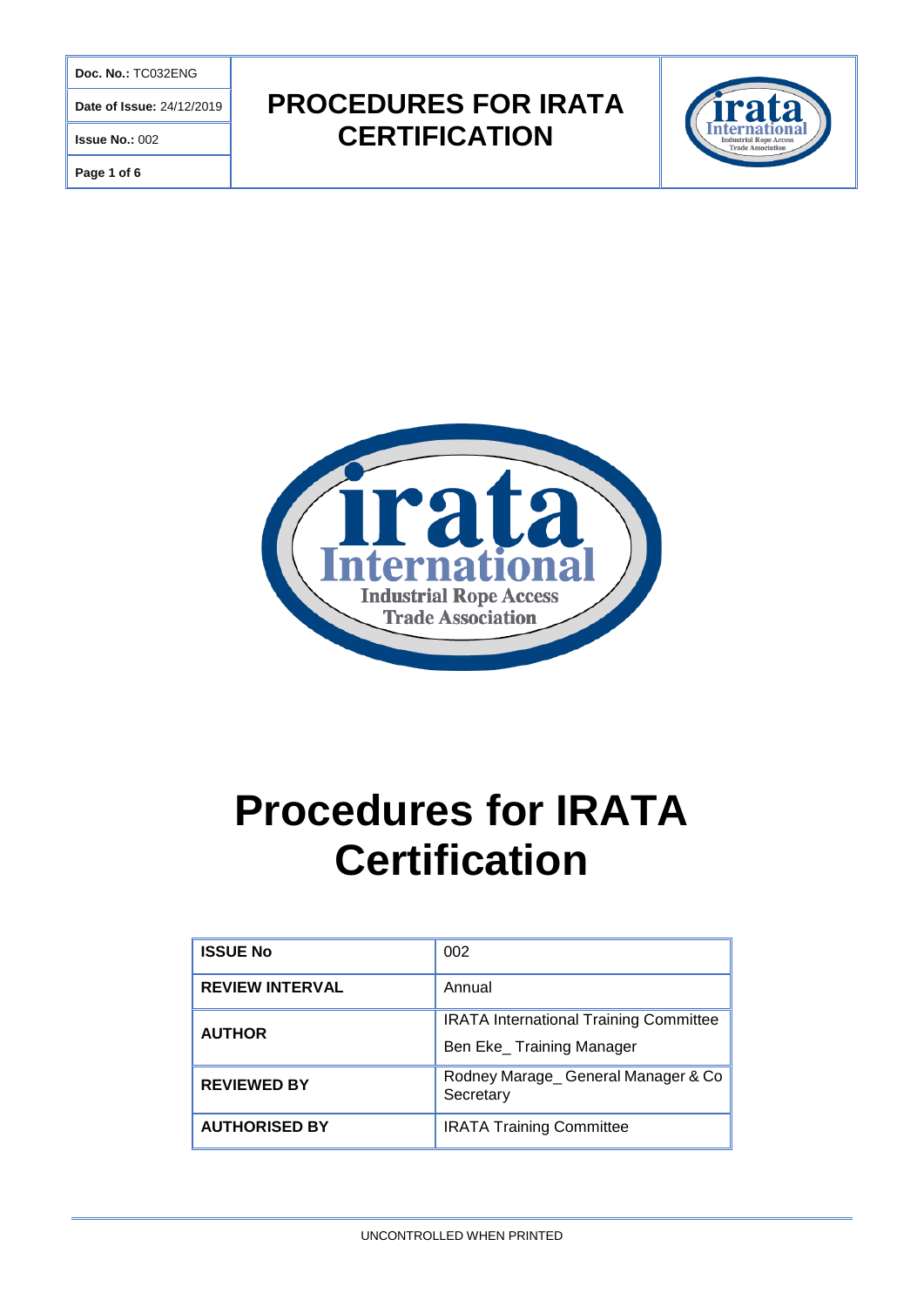Doc. No.: TC032ENG

Date of Issue: 24/12/2019

Issue No.: 002

Page 2 of 6

# PROCEDURES FOR IRATA **CERTIFICATION**



### **CONTENTS**

| $\mathbf 1$      |                                        |                                                                                                                                                                                                                           |
|------------------|----------------------------------------|---------------------------------------------------------------------------------------------------------------------------------------------------------------------------------------------------------------------------|
|                  | 1.1<br>1.2<br>1.3<br>1.4               |                                                                                                                                                                                                                           |
| $\overline{2}$   |                                        |                                                                                                                                                                                                                           |
|                  | 2.1<br>2.2                             |                                                                                                                                                                                                                           |
| 3                |                                        |                                                                                                                                                                                                                           |
|                  | 3.1<br>3.2<br>3.3                      |                                                                                                                                                                                                                           |
| $\blacktriangle$ |                                        |                                                                                                                                                                                                                           |
|                  | 4.1<br>4.2<br>4.3<br>4.4<br>4.5<br>4.6 | EXPIRED (BY UP TO 6 MONTHS) LEVEL 2 TO BE RECERTIFIED TO LEVEL 25<br>EXPIRED (BY BETWEEN 6 & 24 MONTHS) LEVEL 2 TO BE RECERTIFIED TO LEVEL 2 5<br>EXPIRED (BY MORE THAN 24 MONTHS) LEVEL 2 TO BE RECERTIFIED TO LEVEL 2 5 |
| 5                |                                        |                                                                                                                                                                                                                           |
|                  | 5.1<br>5.2<br>5.3<br>5.4<br>5.5<br>5.6 | EXPIRED (BY BETWEEN 6 & 24 MONTHS) LEVEL 3 TO BE RECERTIFIED TO LEVEL 3  6<br>EXPIRED (BY MORE THAN 24 MONTHS) LEVEL 3 TO BE RECERTIFIED TO LEVEL 3  6                                                                    |
| 6                |                                        |                                                                                                                                                                                                                           |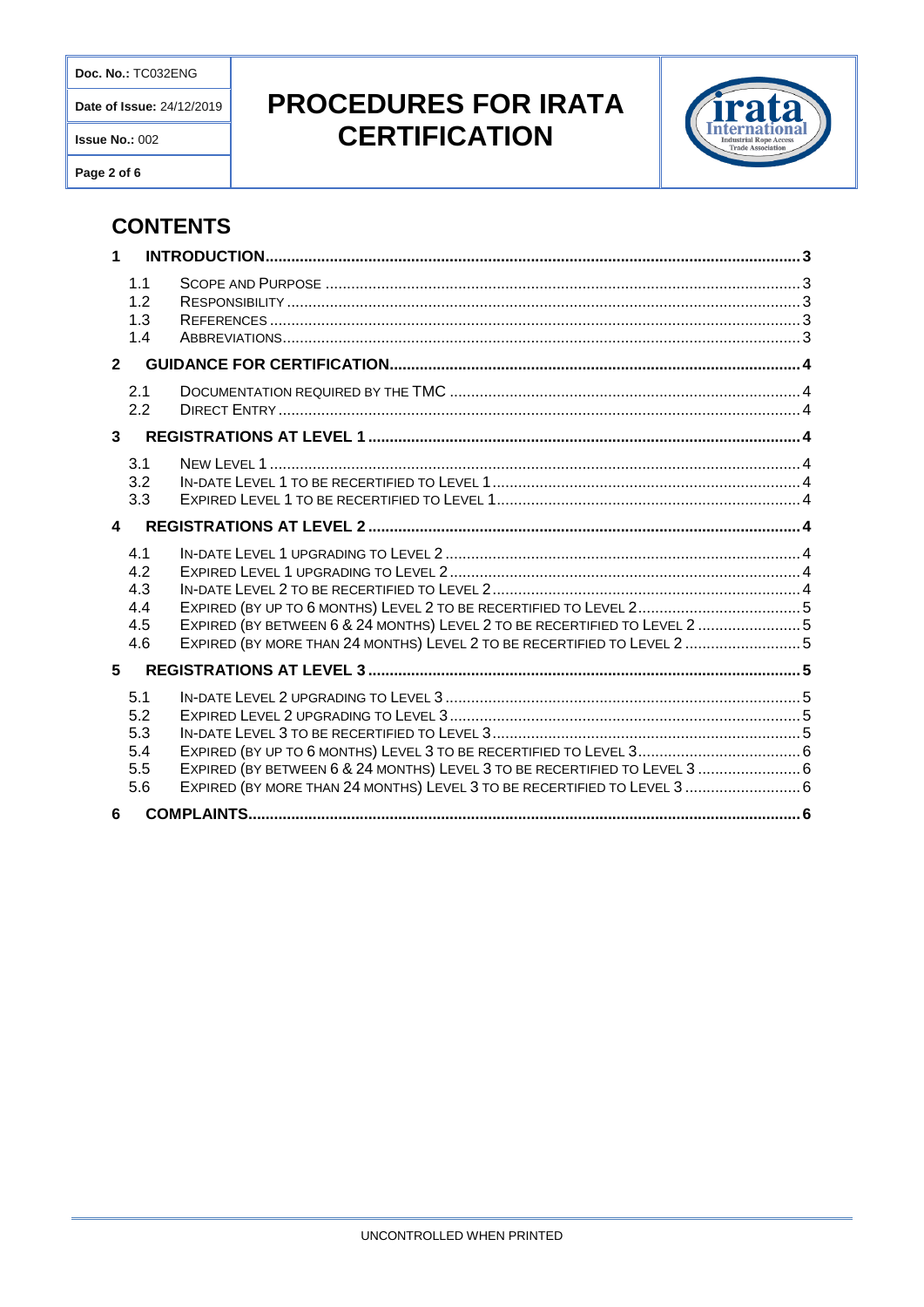**Date of Issue:** 24/12/2019

**Issue No.:** 002

**Page 3 of 6**

# **PROCEDURES FOR IRATA CERTIFICATION**



### **1 INTRODUCTION**

#### **1.1 Scope and Purpose**

This document provides the procedures to be followed for IRATA International (IRATA) rope access technician certification and recertification. This document should be referenced in conjunction with the Training, Assessment and Certification Scheme (TACS) [TC-101].

#### **1.2 Responsibility**

Roles and responsibilities are set out as follows:

- **1.2.1** The Trainer Member Company (TMC):
	- a) shall check and submit all pre-requisite candidate information and assessment records to IRATA Head Office within the timeframes set out in TACS [TC-101];
	- b) should assist technicians when required in the understanding of this document.
- **1.2.2** The Assessor shall verify that all requirements of this document have been fulfilled prior to commencing the assessment.
- **1.2.3** The IRATA Head Office shall verify that all requirements have been fulfilled prior to issuing certification documentation.

#### **1.3 References**

TC-101ENG Training, Assessment and Certification Scheme (TACS)

#### **1.4 Abbreviations**

| IRATA | <b>IRATA</b> International                    |
|-------|-----------------------------------------------|
| TACS  | Training, Assessment and Certification Scheme |
| ____  |                                               |

TMC Trainer Member Company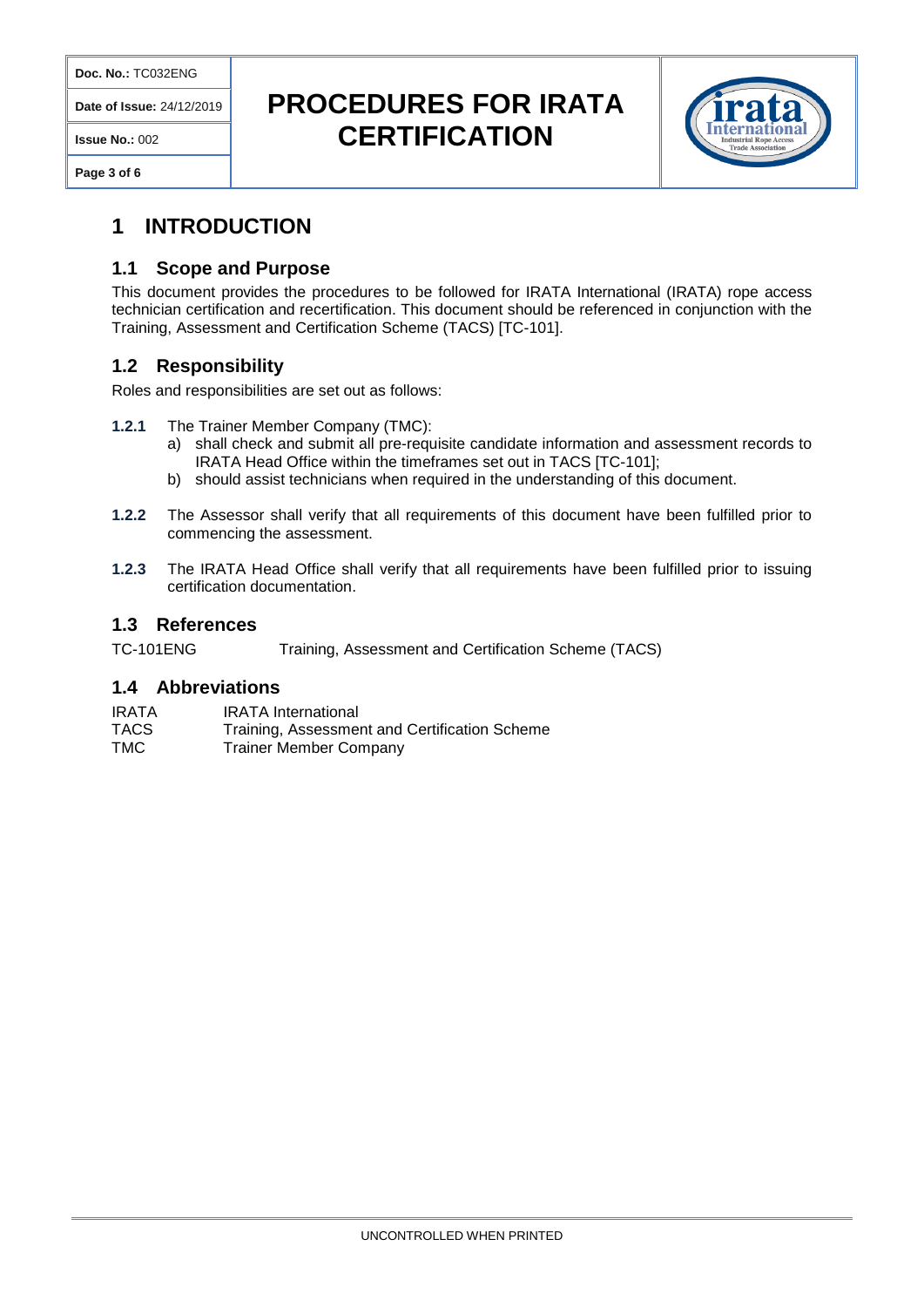**Doc. No.:** TC032ENG

**Date of Issue:** 24/12/2019

#### **Issue No.:** 002

**Page 4 of 6**

# **PROCEDURES FOR IRATA CERTIFICATION**



### **2 GUIDANCE FOR CERTIFICATION**

#### **2.1 Documentation required by the TMC**

New candidates shall provide a form of government issue photographic identification to the IRATA TMC prior to the start of the training course. Current, and expired, IRATA technicians shall also provide originals of their IRATA Logbooks. These will also be required by the Assessor at the start of the assessment.

#### **2.2 Direct Entry**

The Direct Entry scheme is now obsolete. No further applications shall be accepted through this scheme.

### **3 REGISTRATIONS AT LEVEL 1**

#### **3.1 New Level 1**

New candidates should refer to section 4.1 of TACS [TC-101].

#### **3.2 In-date Level 1 to be recertified to Level 1**

Refer to section 4.10 of TACS [TC-101].

#### **3.3 Expired Level 1 to be recertified to Level 1**

**3.3.1** Technicians who have Level 1 certification that has expired by 1-day or more should arrange for revalidation training with an IRATA TMC in accordance with TACS [TC-101] clause 4.10. In such cases technicians are required to undertake a minimum of 4-days training prior to assessment to Level 1.

### **4 REGISTRATIONS AT LEVEL 2**

#### **4.1 In-date Level 1 upgrading to Level 2**

Refer to section 4.3 of TACS [TC-101].

#### **4.2 Expired Level 1 upgrading to Level 2**

- **4.2.1** Technicians who have allowed their Level 1 certification to expire, and intend to upgrade to Level 2 certification, should arrange to regain their Level 1 certification with an IRATA TMC by undertaking a minimum of 4-days training at Level 1 prior to assessment to Level 1.
- **4.2.2** Once a technician has regained their Level 1 certification, they shall meet the following requirements prior to attending a Level 2 training course:
	- a) complete a minimum of 150 hours of logged rope access work following their most recent successful Level 1 certification assessment;
	- b) have attained a minimum total of 1150 logged rope access hours.

#### **4.3 In-date Level 2 to be recertified to Level 2**

Refer to section 4.10 of TACS [TC-101].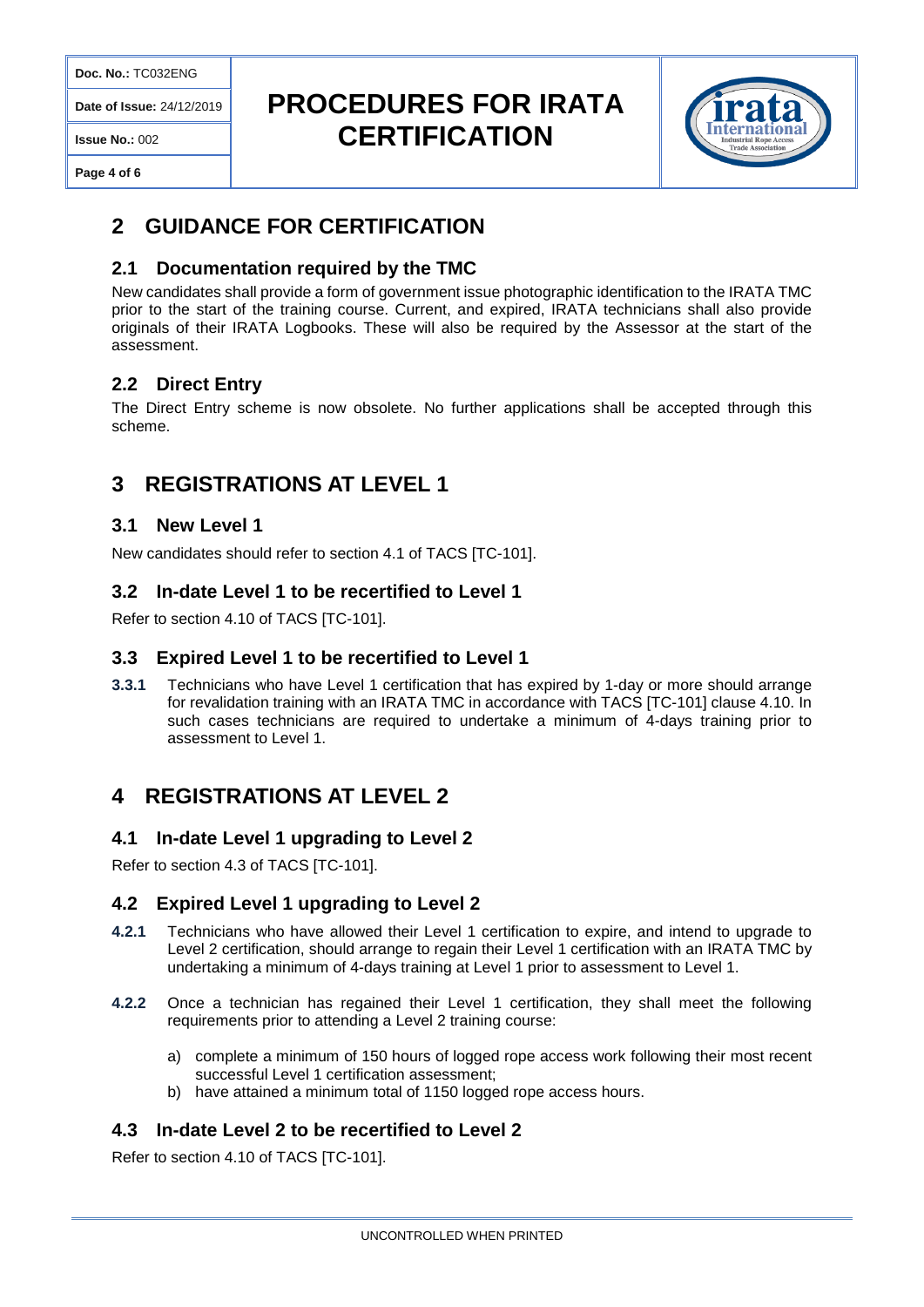**Date of Issue:** 24/12/2019

# **PROCEDURES FOR IRATA CERTIFICATION**



#### **Page 5 of 6**

**Issue No.:** 002

#### **4.4 Expired (by up to 6 months) Level 2 to be recertified to Level 2**

**4.4.1** Technicians who have allowed their Level 2 certification to expire by up to 6 months should arrange for revalidation training with an IRATA TMC in accordance with TACS [TC-101] clause 4.10. In such cases technicians are required to undertake a minimum of 4-days training prior to assessment to Level 2.

#### **4.5 Expired (by between 6 & 24 months) Level 2 to be recertified to Level 2**

- **4.5.1** Technicians who have allowed their Level 2 certification to expire by between 6 and 24 months should arrange for refresher training with an IRATA TMC prior to attending a Level 2 training course. The procedure for recertification is as follows:
	- a) successfully complete a 1-day refresher training course at an IRATA TMC;
	- b) the 1-day refresher shall be logged in the training section of the technician's logbook and authenticated by the TMC's stamp or Instructor signature;
	- c) the TMC may charge for this refresher and authentication.

#### **4.6 Expired (by more than 24 months) Level 2 to be recertified to Level 2**

- **4.6.1** Technicians who have allowed their Level 2 certification to expire by more than 24 months should arrange for re-certification at Level 1 with an IRATA TMC in accordance with TACS [TC-101] clause 4.6. In such cases technicians are required to undertake a minimum of 4-days training prior to assessment to Level 1.
- **4.6.2** Once a technician has regained their Level 1 certification, they shall complete a minimum of 150 hours of logged rope access work following their most recent successful Level 1 certification assessment, prior to attending a Level 2 training course.

### **5 REGISTRATIONS AT LEVEL 3**

#### **5.1 In-date Level 2 upgrading to Level 3**

Refer to section 4.3 of TACS [TC-101].

#### **5.2 Expired Level 2 upgrading to Level 3**

- **5.2.1** Technicians who have allowed their Level 2 certification to expire, and intend to upgrade to Level 3 certification, should arrange to regain their Level 2 certification with an IRATA TMC by undertaking a minimum of 4-days training at Level 2 prior to assessment to Level 2.
- **5.2.2** Once a technician has regained their Level 2 certification, they shall meet the following requirements prior to attending a Level 3 training course:
	- a) complete a minimum of 150 hours of logged rope access work following their most recent successful Level 2 certification assessment;
	- b) have attained a minimum total of 1150 logged rope access hours as a Level 2.

#### **5.3 In-date Level 3 to be recertified to Level 3**

Refer to section 4.10 of TACS [TC-101].